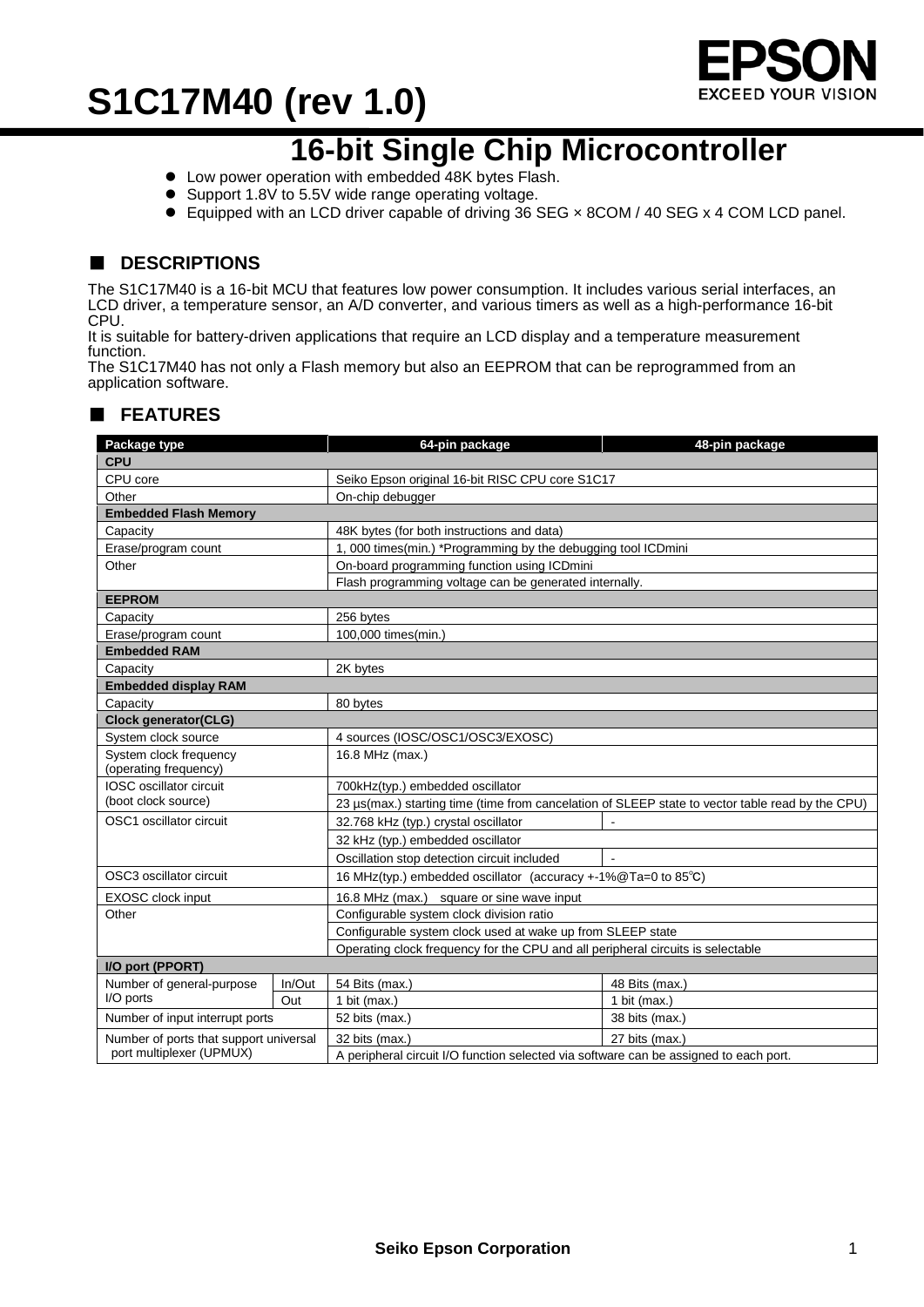| Package type                                           | 64-pin package                                                                               | 48-pin package               |  |  |  |  |
|--------------------------------------------------------|----------------------------------------------------------------------------------------------|------------------------------|--|--|--|--|
| <b>Timers</b>                                          |                                                                                              |                              |  |  |  |  |
| Watchdog timer(WDT2)                                   | Generates NMI or watchdog timer reset                                                        |                              |  |  |  |  |
| Real-time clock(RTCA)                                  | 128-1 Hz counter, second/minute/hour/day/day of the week/month/year counters.                |                              |  |  |  |  |
|                                                        | Theoretical regulation function for 1-second correction                                      |                              |  |  |  |  |
|                                                        | Alarm and stopwatch functions                                                                |                              |  |  |  |  |
| 16-bit timer(T16)                                      | 4 channels                                                                                   |                              |  |  |  |  |
|                                                        | Generates the SPIA master clocks and the ADC12A trigger signals                              |                              |  |  |  |  |
| 16-bit PWM timer (T16B)                                | 3 channels                                                                                   |                              |  |  |  |  |
|                                                        | Evemt cpimter/capture function                                                               |                              |  |  |  |  |
|                                                        | PWM waveform generation function                                                             |                              |  |  |  |  |
|                                                        | Number of PWM output or capture input ports: 2 ports/channel                                 |                              |  |  |  |  |
| Supply voltage detector (SVD4)                         |                                                                                              |                              |  |  |  |  |
| Detection voltage                                      | VDD or external voltage (one external voltage input port is provided and an external voltage |                              |  |  |  |  |
|                                                        | level can be detected even if it exceeds VDD.)                                               |                              |  |  |  |  |
| Detection level                                        | VDD: 32 levels (1.7 to 5.0 V)/external voltage: 32 levels (1.7 to 5.0 V)                     |                              |  |  |  |  |
| Other                                                  | Intermittent operation mode                                                                  |                              |  |  |  |  |
|                                                        | Generates an interrupt or reset according to the detection level evaluation.                 |                              |  |  |  |  |
| <b>Serial interfaces</b>                               |                                                                                              |                              |  |  |  |  |
| <b>UART (UART3)</b>                                    | 3 channels                                                                                   |                              |  |  |  |  |
|                                                        | Baud-rate generator included                                                                 |                              |  |  |  |  |
|                                                        | IrDA1.0 supported, Open drain output, Polar character is selectable                          |                              |  |  |  |  |
|                                                        | Support modulated output function for IrDA communication carrier                             |                              |  |  |  |  |
| Synchronous serial interface (SPIA)                    | 2 channels                                                                                   |                              |  |  |  |  |
|                                                        | 2 to 16-bit variable data length                                                             |                              |  |  |  |  |
|                                                        | The 16-bit timer(T16) can be used for the baud-rate generator in master mode.                |                              |  |  |  |  |
| $I2C$ (I2C)                                            | 1 channel                                                                                    |                              |  |  |  |  |
|                                                        | Baud-rate generator included                                                                 |                              |  |  |  |  |
| Sound generator (SNDA)                                 |                                                                                              |                              |  |  |  |  |
| Buzzer output function                                 | 512 Hz to 16 kHz output frequencies                                                          |                              |  |  |  |  |
|                                                        | One-shot output function                                                                     |                              |  |  |  |  |
| Melody generation function                             | Pitch: 128 Hz to 16 kHz ≈ C3 to C6                                                           |                              |  |  |  |  |
|                                                        | Duration: 7 notes/rests (Half note/rest to thirty-second note/rest)                          |                              |  |  |  |  |
|                                                        | Tempo: 16 tempos (30 to 480)                                                                 |                              |  |  |  |  |
|                                                        | Tie/slur may be specified.                                                                   |                              |  |  |  |  |
| IR remote controller (REMC3)                           |                                                                                              |                              |  |  |  |  |
| Number of transmitter channels                         | 1 channel                                                                                    |                              |  |  |  |  |
| <b>Others</b>                                          | EL lamp drive waveform can be generated (by the hardware) for an application example.        |                              |  |  |  |  |
| <b>LCD driver (LCD8A)</b>                              |                                                                                              |                              |  |  |  |  |
| LCD output(max.)                                       | 36SEG x 8COM                                                                                 | 24SEG x 8COM                 |  |  |  |  |
|                                                        | 40SEG x 4COM                                                                                 | 28SEG x 4COM                 |  |  |  |  |
| <b>LCD Power</b>                                       | 1/3 bias power supply included, external voltage can be applied.                             |                              |  |  |  |  |
|                                                        | (Internal resistors are provided to divide the external source voltage.)                     |                              |  |  |  |  |
| <b>LCD</b> contrast                                    | 29 levels                                                                                    |                              |  |  |  |  |
| 12-bit A/D converter (ADC12A)                          |                                                                                              |                              |  |  |  |  |
| Conversion method                                      | Successive approximation type                                                                |                              |  |  |  |  |
| Resolution                                             | 12 bits                                                                                      |                              |  |  |  |  |
| Number of conversion channels                          | 1 channel                                                                                    |                              |  |  |  |  |
| Number of analog signal input                          | 4 ports/channels+temp sensor                                                                 | 3 ports/channels+temp sensor |  |  |  |  |
| Temperature sensor/reference voltage generator (TSRVR) |                                                                                              |                              |  |  |  |  |
| Temperature sensor circuit                             | Sensor output can be measured using ADC12A.                                                  |                              |  |  |  |  |
| Reference voltage generator                            | Reference voltage for ADC12A is selectable from 2.0 V, 2.5 V, VDD, and external input.       |                              |  |  |  |  |
| Multplier/divider(COPRO2)                              |                                                                                              |                              |  |  |  |  |
| Arithmetic functions                                   | 16-bit $\times$ 16-bit multiplier                                                            |                              |  |  |  |  |
|                                                        | 16-bit $\times$ 16-bit + 32-bit multiply and accuulation unit                                |                              |  |  |  |  |
|                                                        | 32-bit $\div$ 32-bit divider                                                                 |                              |  |  |  |  |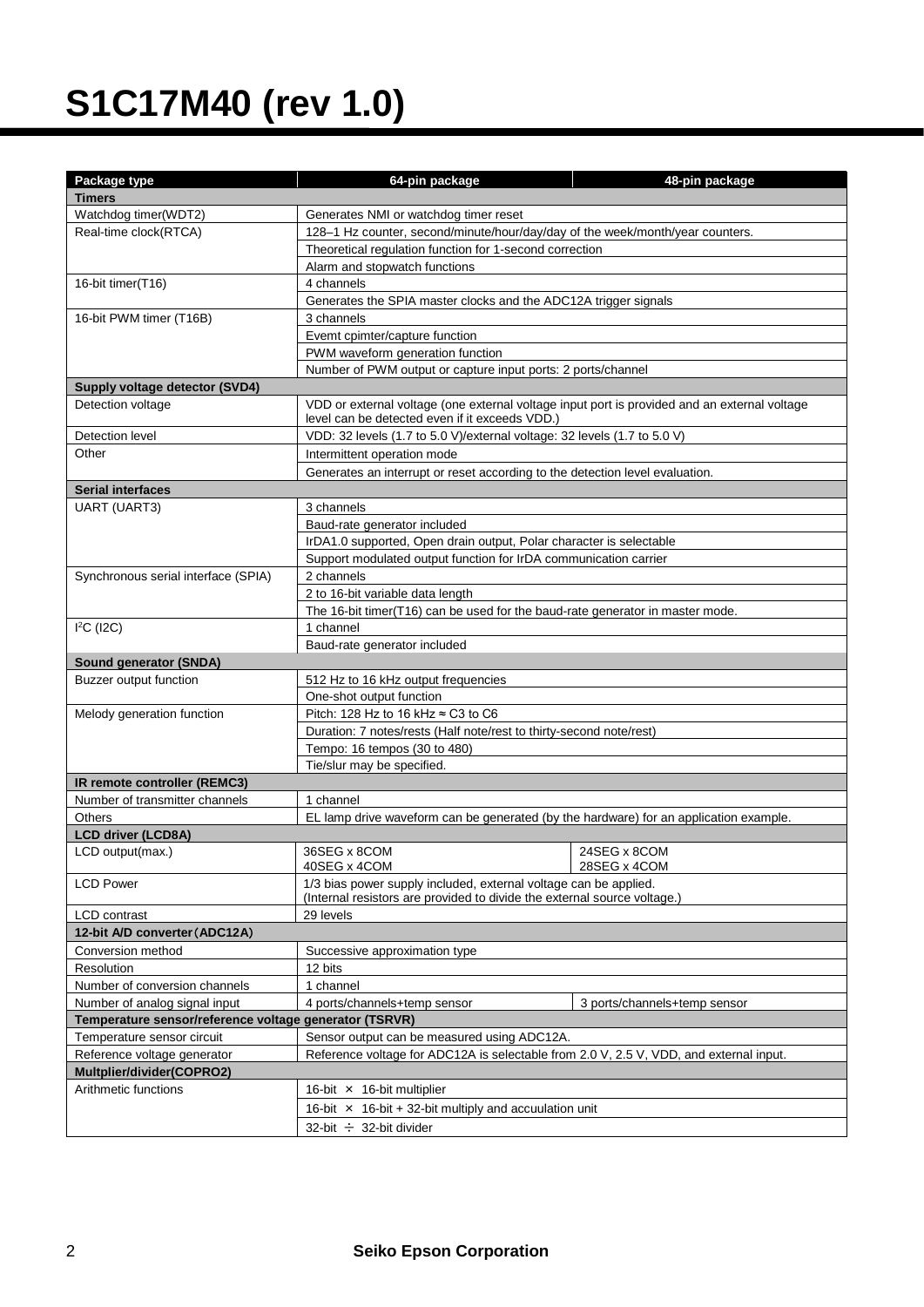

| Package type                                    | 64-pin package<br>48-pin package                                                                                   |                                  |  |  |  |  |  |
|-------------------------------------------------|--------------------------------------------------------------------------------------------------------------------|----------------------------------|--|--|--|--|--|
| <b>Reset</b>                                    |                                                                                                                    |                                  |  |  |  |  |  |
| #RESET pin                                      | Reset when the reset pin is set to low                                                                             |                                  |  |  |  |  |  |
| Power-on reset                                  | Reset at power on                                                                                                  |                                  |  |  |  |  |  |
| Brown-out reset                                 | Reset in supply voltage declining                                                                                  |                                  |  |  |  |  |  |
| Key entry reset                                 | Reset when the P00 to P01/P02/P03 keys are pressed simultaneously<br>(can be enabled/disabled using a register)    |                                  |  |  |  |  |  |
| Watchdog timer reset                            | Reset when the watchdog timer overflows<br>(can be enabled/disabled using a register)                              |                                  |  |  |  |  |  |
| Supply voltage detector reset                   | Reset when the supply voltage detector detects the set voltage level<br>(can be enabled/disabled using a register) |                                  |  |  |  |  |  |
| Interrupt                                       |                                                                                                                    |                                  |  |  |  |  |  |
| Non-maskable interrupt                          | 4 systems (Reset, address misaligned interrupt, debug, NMI)                                                        |                                  |  |  |  |  |  |
| Programmable interrupt                          | External interrupt: 1system (8 levels)                                                                             |                                  |  |  |  |  |  |
|                                                 | Internal interrupt: 21 systems (8 levels)                                                                          |                                  |  |  |  |  |  |
| Power supply voltage                            |                                                                                                                    |                                  |  |  |  |  |  |
| VDD operating voltage                           | 1.8V to 5.5V                                                                                                       |                                  |  |  |  |  |  |
| VC3 operating voltage                           | 1.8V to 5.5V (Required when P30 or P31 by general purpose ports.)                                                  |                                  |  |  |  |  |  |
| VDD operating voltage for Flash<br>programming  | 2.2V to 5.5V (Programming voltage VPP: 7.5 V external voltage or internal boosted volt)                            |                                  |  |  |  |  |  |
| VDD operating voltage for EEPROM<br>programming | 2.2V to 5.5V (Programming voltage VPP: only internal boosted voltage)                                              |                                  |  |  |  |  |  |
| <b>Operating temperature</b>                    |                                                                                                                    |                                  |  |  |  |  |  |
| Operating temperature range                     | -40 $^{\circ}$ C to 85 $^{\circ}$ C                                                                                |                                  |  |  |  |  |  |
| <b>Current consumption (Typ. Value)</b>         |                                                                                                                    |                                  |  |  |  |  |  |
| SLEEP mode                                      | $0.25 \mu A$ (typ.)<br>$IOSC = Off, OSC1=Off, OSC3 = Off$                                                          |                                  |  |  |  |  |  |
| <b>HALT</b> mode                                | 1.4 $\mu$ A (typ.)<br>OSC1=32kHz (internal oscillator)                                                             |                                  |  |  |  |  |  |
| RUN mode                                        | 5.5 µA (typ.)<br>OSC1 = 32 kHz (internal oscillator), CPU = OSC1                                                   |                                  |  |  |  |  |  |
|                                                 | $1,850 \mu A$ (typ.)<br>OSC3 = 16 MHz (internal oscillator), CPU = OSC3, FLASHCWAIT[1:0]=0x2                       |                                  |  |  |  |  |  |
| <b>Shipping form</b>                            |                                                                                                                    |                                  |  |  |  |  |  |
| PKG type                                        | QFP13-64pin (Lead pitch: 0.5mm)                                                                                    | TQFP12-48pin (Lead pitch: 0.5mm) |  |  |  |  |  |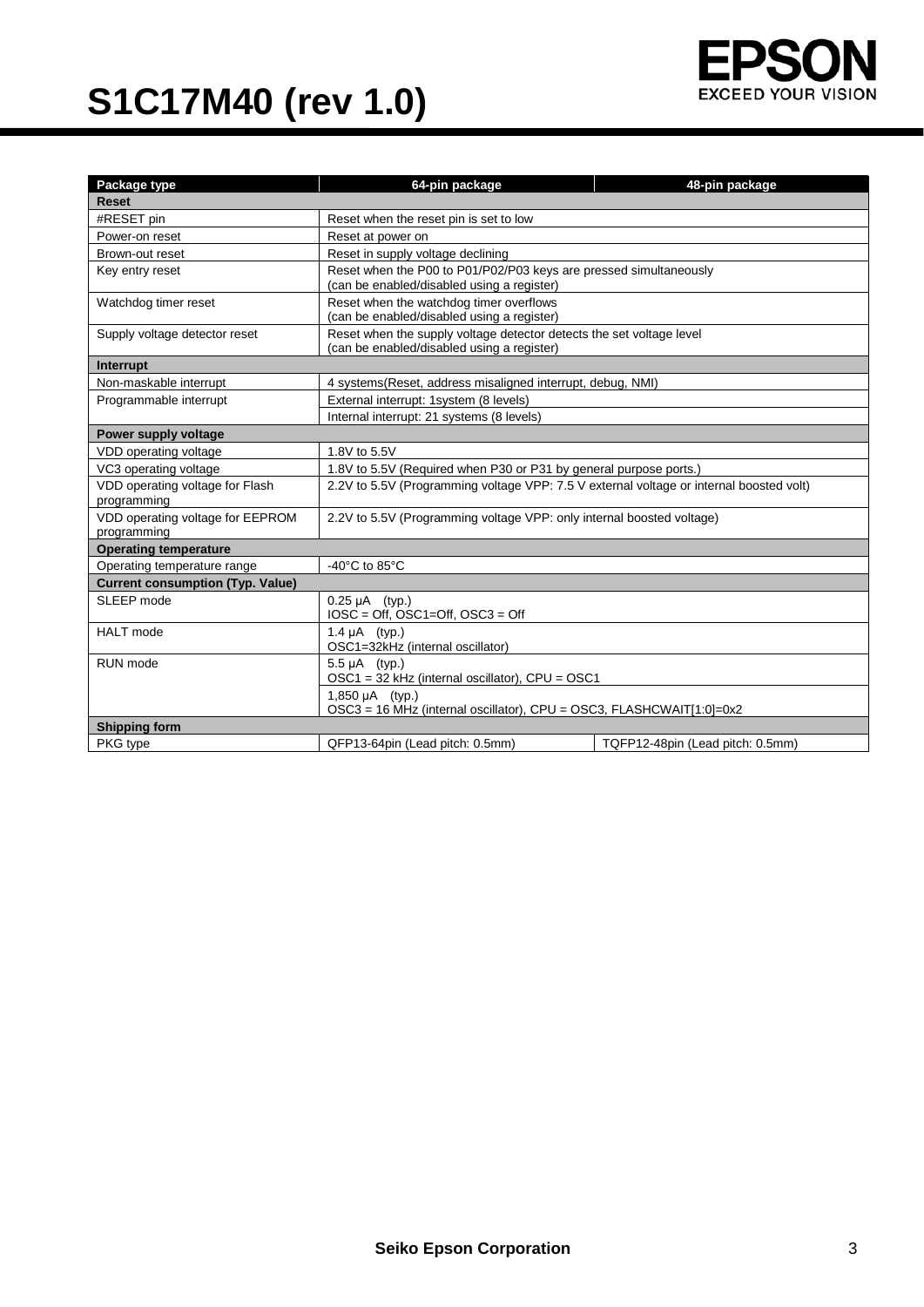### **BLOCK DIAGRAM**

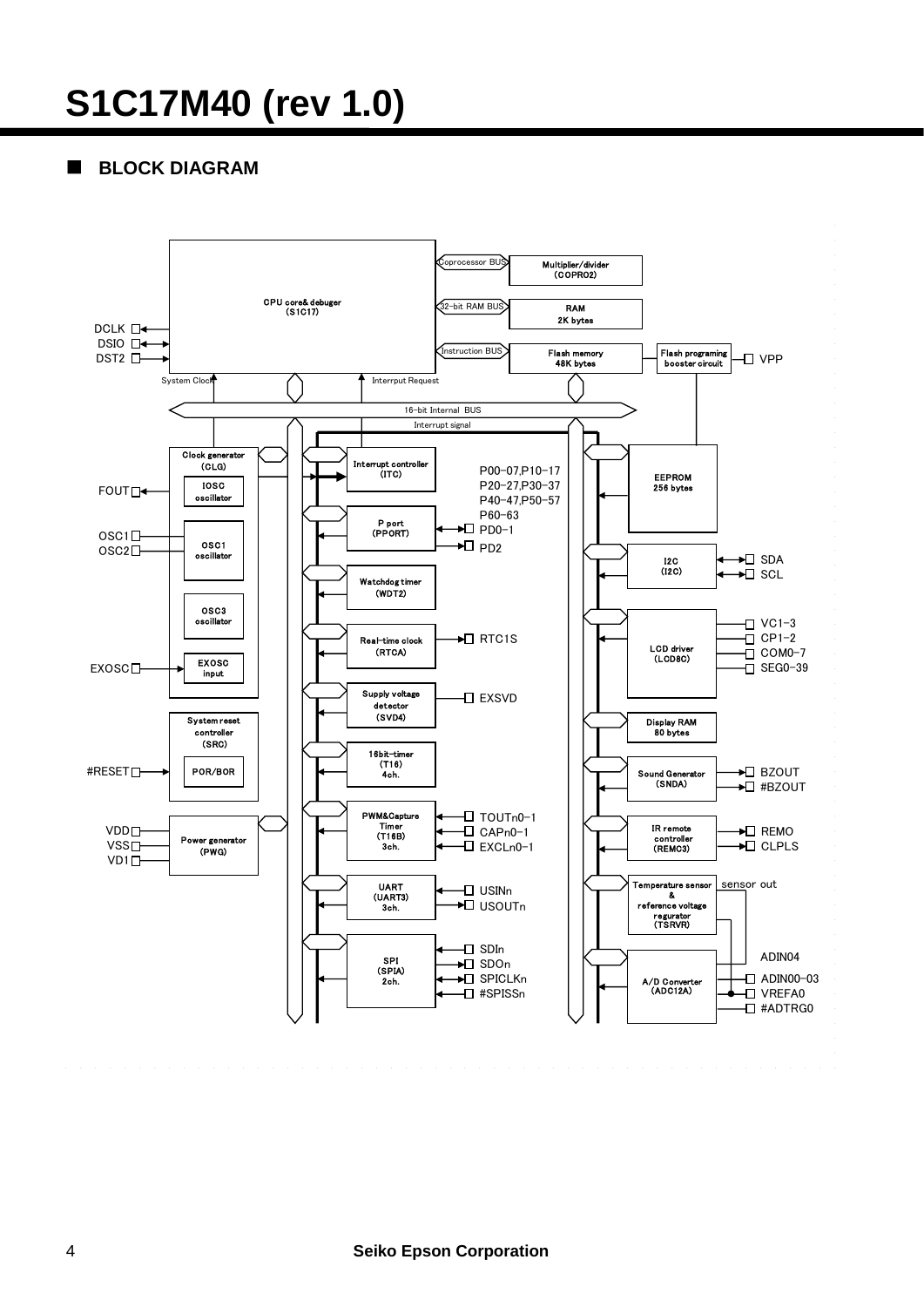

### ■ **PIN CONFIGURATION DIAGRAMS**

QFP13-64

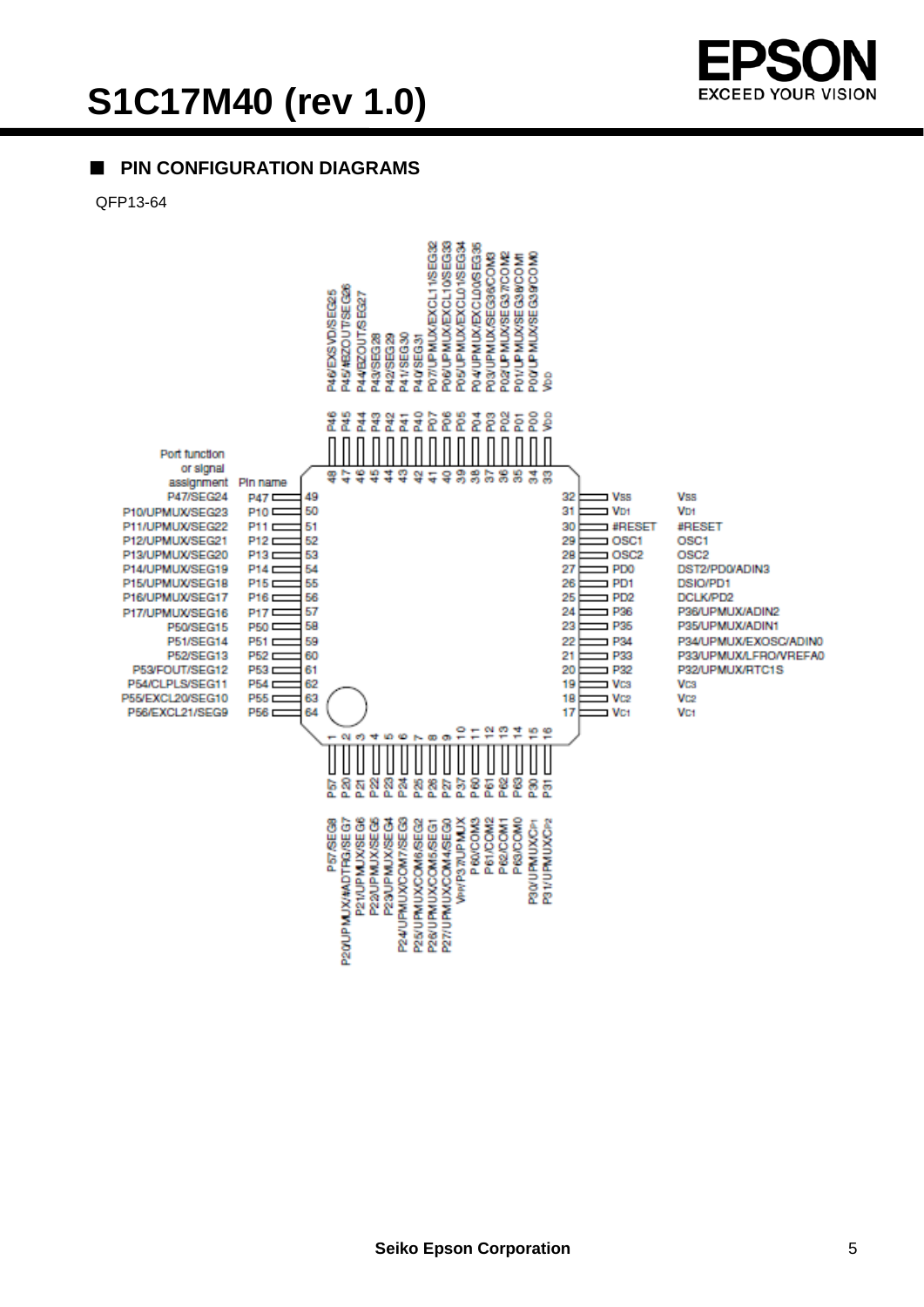TQFP12-48

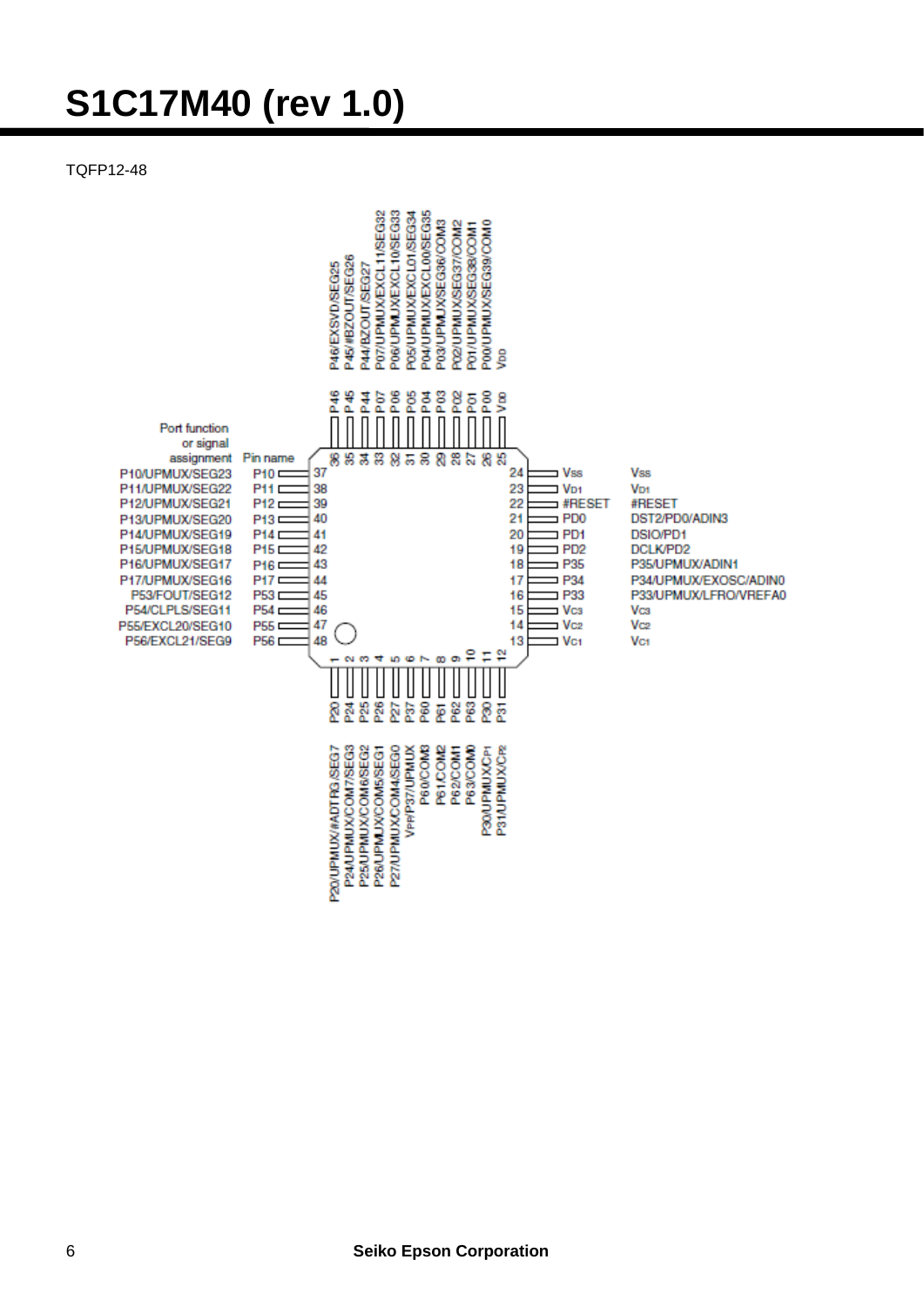

#### **PIN DESCRIPTIONS**

#### Symbol meanings

Assigned signal: The signal listed at the top of each pin is assigned in the initial state. The pin function must be switched via software to assign another signal (see the "I/O Ports" chapter).

 $I/O:$   $I = Input$ 

| $-$<br>$11.1$ $\mu$ at |  |
|------------------------|--|
| $O =$ Output           |  |

I/O = Input/output

 $P = Power$  supply

 $A =$  Analog signal

Hi-Z = High impedance state

Initial state:  $I$  (Pull-up) = Input with pulled up

I (Pull-down) = Input with pulled down

Hi-Z = High impedance state

O (H) = High level output

 $O (L) =$  Low level output

Tolerant fail-safe structure:

✓ = Over voltage tolerant fail-safe type I/O cell included (see the "I/O Ports" chapter) The over voltage tolerant fail-safe type I/O cell allows interfacing without passing unnecessary current even if a voltage exceeding VDD is applied to the port. Also unnecessary current is not consumed when the port is externally biased without supplying VDD.

| Pin<br>name      | <b>Assigned</b><br>signal   | <b>VO</b> | <b>Initial</b><br>state | <b>Tolerant</b><br>fail-safe<br>structure | <b>Function</b>                                |              | 48<br>pin<br><b>PKG</b> |
|------------------|-----------------------------|-----------|-------------------------|-------------------------------------------|------------------------------------------------|--------------|-------------------------|
| <b>VDD</b>       | <b>VDD</b>                  | P         | ÷.                      |                                           | Power supply $(+)$                             | $\checkmark$ | $\checkmark$            |
| <b>VSS</b>       | <b>VSS</b>                  | P         |                         | $\blacksquare$                            | <b>GND</b>                                     | $\checkmark$ | $\checkmark$            |
| VD <sub>1</sub>  | V <sub>D</sub> <sub>1</sub> | Α         | $\blacksquare$          | $\blacksquare$                            | VD1 regulator output                           | $\checkmark$ | $\checkmark$            |
| $VC1-3$          | $VC1-3$                     | P         |                         | $\blacksquare$                            | LCD panel driver power supply                  | $\checkmark$ | $\checkmark$            |
| OSC <sub>1</sub> | OSC <sub>1</sub>            | Α         | $\blacksquare$          | ä,                                        | OSC1 oscillator circuit input                  | $\checkmark$ |                         |
| OSC <sub>2</sub> | OSC <sub>2</sub>            | A         |                         | $\blacksquare$                            | OSC1 oscillator circuit output                 | $\checkmark$ |                         |
| #RESET           | #RESET                      |           | I(Pull-up)              | $\blacksquare$                            | Reset input                                    | $\checkmark$ | $\checkmark$            |
| P00              | P <sub>00</sub>             | I/O       | $Hi-Z$                  | $\checkmark$                              | I/O port                                       | $\checkmark$ | $\checkmark$            |
|                  | <b>UPMUX</b>                | I/O       |                         |                                           | User-selected I/O (universal port multiplexer) |              |                         |
|                  | COM <sub>0</sub>            | Α         |                         |                                           | LCD common output                              |              |                         |
|                  | SEG39                       | A         |                         |                                           | LCD segment output                             |              |                         |
| P01              | P01                         | I/O       | $Hi-Z$                  | $\checkmark$                              | I/O port                                       | $\checkmark$ | $\checkmark$            |
|                  | <b>UPMUX</b>                | I/O       |                         |                                           | User-selected I/O (universal port multiplexer) |              |                         |
|                  | COM <sub>1</sub>            | A         |                         |                                           | LCD common output                              |              |                         |
|                  | SEG38                       | A         |                         |                                           | LCD segment output                             |              |                         |
| P <sub>02</sub>  | P <sub>02</sub>             | 1/O       | $Hi-Z$                  | $\checkmark$                              | I/O port                                       | $\checkmark$ | $\checkmark$            |
|                  | <b>UPMUX</b>                | 1/O       |                         |                                           | User-selected I/O (universal port multiplexer) |              |                         |
|                  | COM <sub>2</sub>            | A         |                         |                                           | LCD common output                              |              |                         |
|                  | SEG36                       | A         |                         |                                           | LCD segment output                             |              |                         |
| P <sub>0</sub> 3 | P <sub>0</sub> 3            | 1/O       | $Hi-Z$                  | $\checkmark$                              | I/O port                                       | $\checkmark$ | $\checkmark$            |
|                  | <b>UPMUX</b>                | 1/O       |                         |                                           | User-selected I/O (universal port multiplexer) |              |                         |
|                  | COM <sub>3</sub>            | A         |                         |                                           | LCD common output                              |              |                         |
|                  | SEG36                       | A         |                         |                                           | LCD segment output                             |              |                         |
| P <sub>04</sub>  | P <sub>04</sub>             | 1/O       | $Hi-Z$                  | $\checkmark$                              | I/O port                                       | $\checkmark$ | $\checkmark$            |
|                  | EXCL00                      | I/O       |                         |                                           | 16-bit PWM timer Ch.0 event counter input 0    |              |                         |
|                  | <b>UPMUX</b>                | Α         |                         |                                           | User-selected I/O (universal port multiplexer) |              |                         |
|                  | SEG35                       | A         |                         |                                           | LCD segment output                             |              |                         |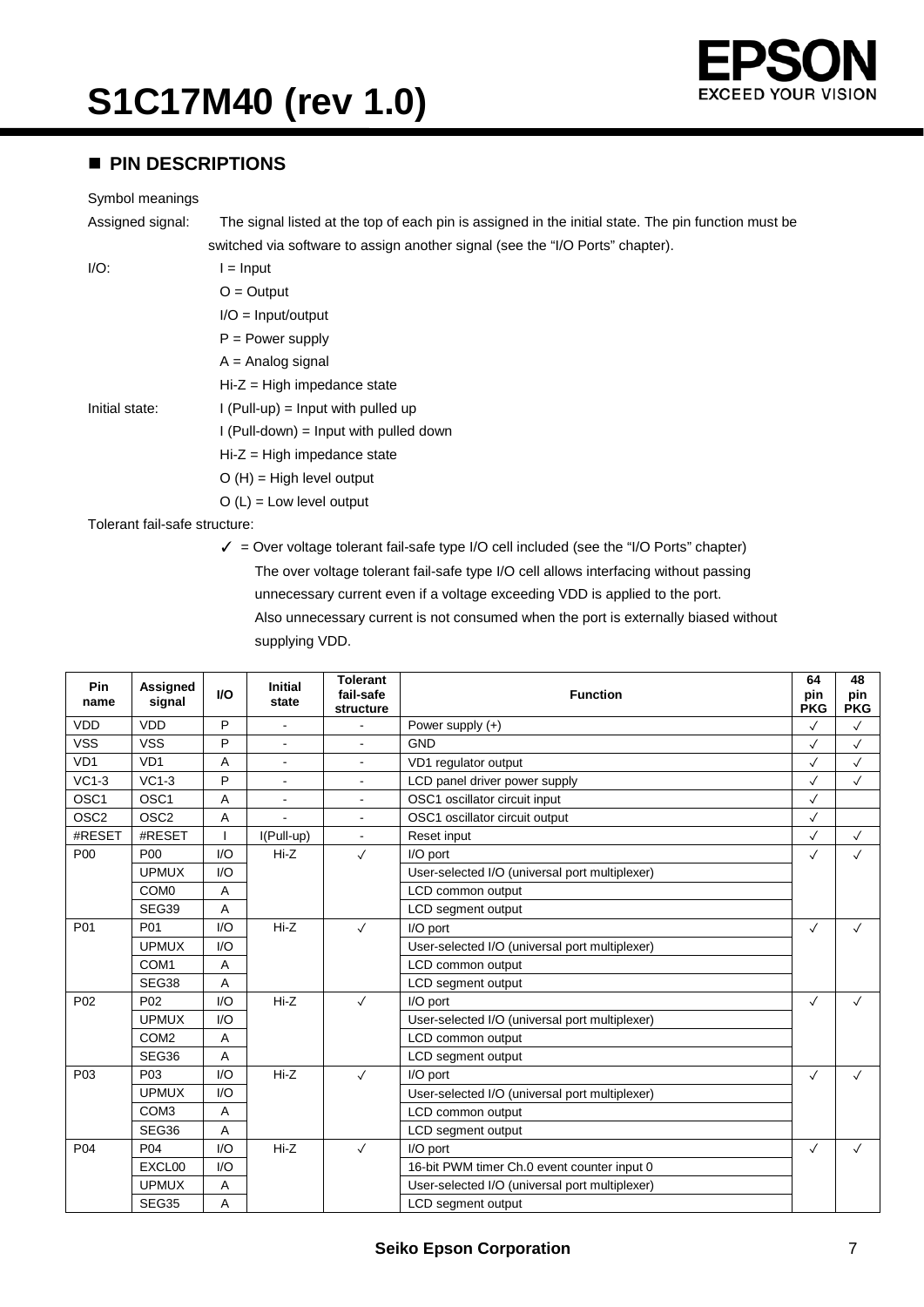| <b>Pin</b><br>name | Assigned<br>signal | <b>I/O</b>   | <b>Initial</b><br>state | <b>Tolerant</b><br>fail-safe<br>structure | <b>Function</b>                                | 64<br>pin<br><b>PKG</b> | 48<br>pin<br><b>PKG</b> |
|--------------------|--------------------|--------------|-------------------------|-------------------------------------------|------------------------------------------------|-------------------------|-------------------------|
| P05                | P <sub>00</sub>    | 1/O          | $Hi-Z$                  | $\checkmark$                              | I/O port                                       | $\checkmark$            | $\checkmark$            |
|                    | <b>UPMUX</b>       | 1/O          |                         |                                           | 16-bit PWM timer Ch.0 event counter input 1    |                         |                         |
|                    | SEG39              | A            |                         |                                           | User-selected I/O (universal port multiplexer) |                         |                         |
| P <sub>06</sub>    | P01                | I/O          | Hi-Z                    | $\checkmark$                              | LCD segment output                             | $\checkmark$            | $\checkmark$            |
|                    | <b>UPMUX</b>       | 1/O          |                         |                                           | I/O port                                       |                         |                         |
|                    | SEG38              | A            |                         |                                           | 16-bit PWM timer Ch.1 event counter input 0    |                         |                         |
| P07                | P <sub>02</sub>    | 1/O          | $Hi-Z$                  | $\checkmark$                              | User-selected I/O (universal port multiplexer) |                         | $\checkmark$            |
|                    | <b>UPMUX</b>       | 1/O          |                         |                                           | LCD segment output                             |                         |                         |
|                    | COM <sub>2</sub>   | A            |                         |                                           | I/O port                                       |                         |                         |
|                    | SEG36              | A            |                         |                                           | 16-bit PWM timer Ch.1 event counter input 1    |                         |                         |
| P <sub>10</sub>    | P <sub>10</sub>    | 1/O          | $Hi-Z$                  | $\checkmark$                              | User-selected I/O (universal port multiplexer) | $\checkmark$            | $\checkmark$            |
|                    | <b>UPMUX</b>       | I/O          |                         |                                           | LCD segment output                             |                         |                         |
|                    | SEG23              | A            |                         |                                           | I/O port                                       |                         |                         |
| P <sub>11</sub>    | P <sub>11</sub>    | I/O          | $Hi-Z$                  | $\checkmark$                              | User-selected I/O (universal port multiplexer) | $\checkmark$            | $\checkmark$            |
|                    | <b>UPMUX</b>       | 1/O          |                         |                                           | LCD segment output                             |                         |                         |
|                    | SEG22              | Α            |                         |                                           | I/O port                                       |                         |                         |
| P <sub>12</sub>    | P <sub>12</sub>    | I/O          | Hi-Z                    | $\checkmark$                              | User-selected I/O (universal port multiplexer) | $\checkmark$            | $\checkmark$            |
|                    | <b>UPMUX</b>       | I/O          |                         |                                           | LCD segment output                             |                         |                         |
|                    | <b>SEG21</b>       | A            |                         |                                           | I/O port                                       |                         |                         |
| P <sub>13</sub>    | P <sub>13</sub>    | I/O          | $Hi-Z$                  | $\checkmark$                              | User-selected I/O (universal port multiplexer) | $\checkmark$            |                         |
|                    | <b>UPMUX</b>       | I/O          |                         |                                           | LCD segment output                             |                         |                         |
|                    | SEG <sub>20</sub>  | A            |                         |                                           | I/O port                                       |                         |                         |
| P <sub>14</sub>    | P <sub>14</sub>    | 1/O          | $Hi-Z$                  | $\checkmark$                              | User-selected I/O (universal port multiplexer) | $\checkmark$            | $\checkmark$            |
|                    | <b>UPMUX</b>       | 1/O          |                         |                                           | LCD segment output                             |                         |                         |
|                    | SEG19              | A            |                         |                                           | I/O port                                       |                         |                         |
| P <sub>15</sub>    | P <sub>15</sub>    | 1/O          | $Hi-Z$                  | $\checkmark$                              | User-selected I/O (universal port multiplexer) | $\checkmark$            | $\checkmark$            |
|                    | <b>UPMUX</b>       | I/O          |                         |                                           | LCD segment output                             |                         |                         |
|                    | SEG18              | A            |                         |                                           | I/O port                                       |                         |                         |
| P <sub>16</sub>    | P <sub>16</sub>    | 1/O          | $Hi-Z$                  | $\checkmark$                              | User-selected I/O (universal port multiplexer) | $\checkmark$            | $\checkmark$            |
|                    | <b>UPMUX</b>       | 1/O          |                         |                                           | LCD segment output                             |                         |                         |
|                    | SEG17              | A            |                         |                                           | I/O port                                       |                         |                         |
| P <sub>17</sub>    | P <sub>17</sub>    | I/O          | $Hi-Z$                  | $\checkmark$                              | User-selected I/O (universal port multiplexer) | $\checkmark$            | $\checkmark$            |
|                    | <b>UPMUX</b>       | 1/O          |                         |                                           | LCD segment output                             |                         |                         |
|                    | SEG16              | A            |                         |                                           | I/O port                                       |                         |                         |
| P <sub>20</sub>    | P <sub>20</sub>    | 1/O          | $Hi-Z$                  | $\checkmark$                              | User-selected I/O (universal port multiplexer) | $\checkmark$            | $\checkmark$            |
|                    | #ADTRG0            | $\mathbf{I}$ |                         |                                           | LCD segment output                             |                         |                         |
|                    | <b>UPMUX</b>       | I/O          |                         |                                           | I/O port                                       |                         |                         |
|                    | SEG7               | A            |                         |                                           | 12-bit A/D converter Ch.0 trigger input        |                         |                         |
| P21                | P21                | I/O          | $Hi-Z$                  | $\checkmark$                              | User-selected I/O (universal port multiplexer) | $\checkmark$            |                         |
|                    | <b>UPMUX</b>       | 1/O          |                         |                                           | LCD segment output                             |                         |                         |
|                    | SEG <sub>6</sub>   | A            |                         |                                           | I/O port                                       |                         |                         |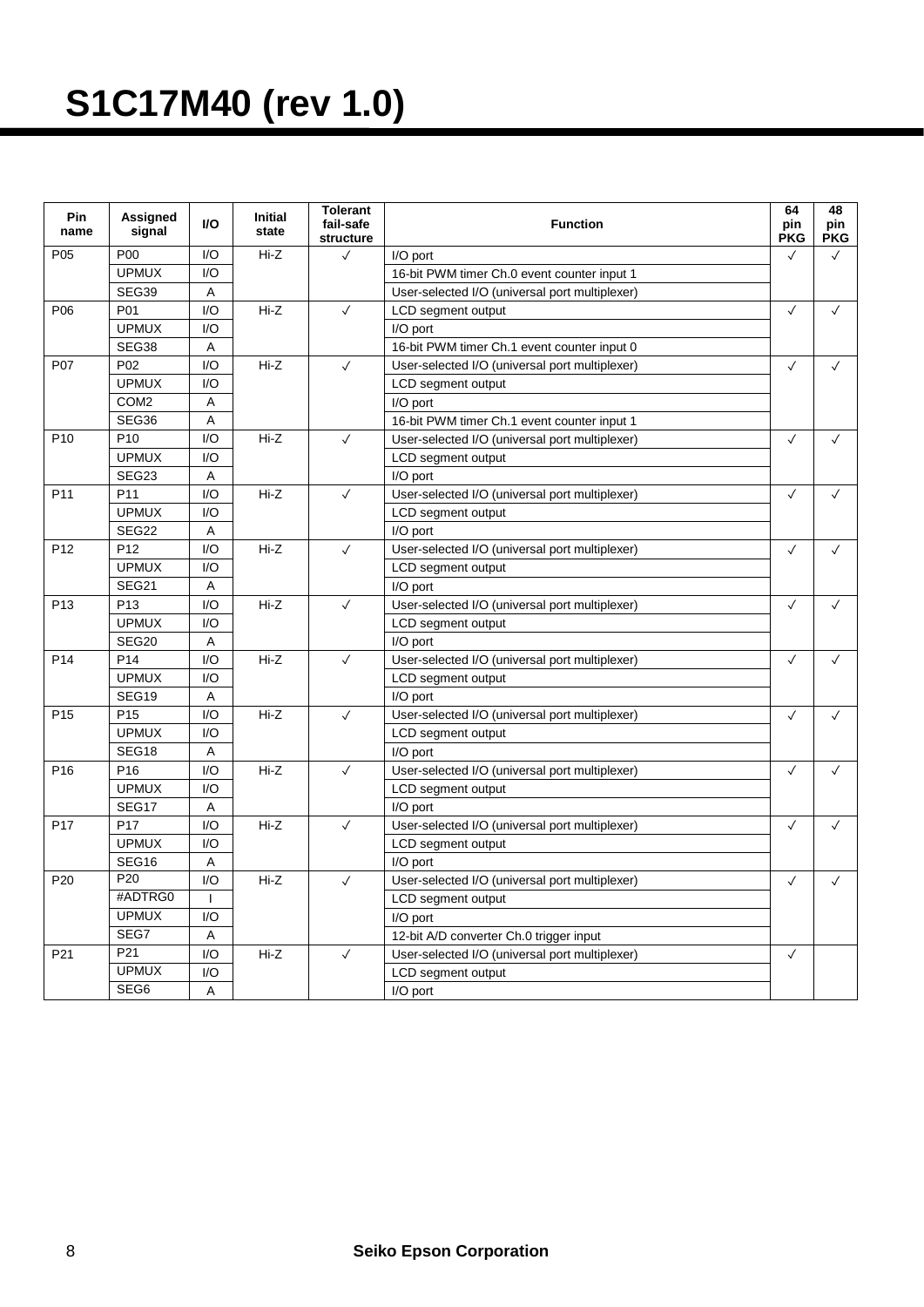

| <b>Pin</b><br>name | Assigned<br>signal | VO. | <b>Initial</b><br>state | <b>Tolerant</b><br>fail-safe<br>structure | <b>Function</b>                                     |              | 48<br>pin<br><b>PKG</b> |
|--------------------|--------------------|-----|-------------------------|-------------------------------------------|-----------------------------------------------------|--------------|-------------------------|
| P22                | P <sub>22</sub>    | 1/O | Hi-Z                    | $\checkmark$                              | I/O port                                            | $\checkmark$ |                         |
|                    | <b>UPMUX</b>       | 1/O |                         |                                           | User-selected I/O (universal port multiplexer)      |              |                         |
|                    | SEG5               | A   |                         |                                           | LCD segment output                                  |              |                         |
| P <sub>23</sub>    | P23                | I/O | Hi-Z                    | $\checkmark$                              | I/O port                                            | $\checkmark$ |                         |
|                    | <b>UPMUX</b>       | 1/O |                         |                                           | User-selected I/O (universal port multiplexer)      |              |                         |
|                    | SEG4               | Α   |                         |                                           | LCD segment output                                  |              |                         |
| P24                | P <sub>24</sub>    | 1/O | Hi-Z                    | $\checkmark$                              | I/O port                                            | $\checkmark$ | $\checkmark$            |
|                    | <b>UPMUX</b>       | 1/O |                         |                                           | User-selected I/O (universal port multiplexer)      |              |                         |
|                    | COM7               | Α   |                         |                                           | LCD common output                                   |              |                         |
|                    | SEG <sub>3</sub>   | Α   |                         |                                           | LCD segment output                                  |              |                         |
| P <sub>25</sub>    | P <sub>25</sub>    | 1/O | Hi-Z                    | $\checkmark$                              | I/O port                                            | $\checkmark$ | $\checkmark$            |
|                    | <b>UPMUX</b>       | 1/O |                         |                                           | User-selected I/O (universal port multiplexer)      |              |                         |
|                    | COM <sub>2</sub>   | Α   |                         |                                           | LCD common output                                   |              |                         |
|                    | SEG43              | Α   |                         |                                           | LCD segment output                                  |              |                         |
| P <sub>26</sub>    | P <sub>26</sub>    | 1/O | Hi-Z                    | $\checkmark$                              | I/O port                                            | $\checkmark$ | $\checkmark$            |
|                    | <b>UPMUX</b>       | I/O |                         |                                           | User-selected I/O (universal port multiplexer)      |              |                         |
|                    | COM <sub>1</sub>   | Α   |                         |                                           | LCD common output                                   |              |                         |
|                    | SEG42              | Α   |                         |                                           | LCD segment output                                  |              |                         |
| P <sub>27</sub>    | P <sub>27</sub>    | 1/O | Hi-Z                    | $\checkmark$                              | I/O port                                            | $\checkmark$ | $\checkmark$            |
|                    | <b>UPMUX</b>       | I/O |                         |                                           | User-selected I/O (universal port multiplexer)      |              |                         |
|                    | COM <sub>0</sub>   | Α   |                         |                                           | LCD common output                                   |              |                         |
|                    | SEG41              | Α   |                         |                                           | LCD segment output                                  |              |                         |
| P30                | P30                | I/O | Hi-Z                    | $\checkmark$                              | I/O port                                            | $\checkmark$ | $\checkmark$            |
|                    | <b>UPMUX</b>       | I/O |                         |                                           | User-selected I/O (universal port multiplexer)      |              |                         |
|                    | CP <sub>1</sub>    | Α   |                         |                                           | LCD power supply booster capacitor connect pins     |              |                         |
| P31                | P31                | 1/O | $Hi-Z$                  | $\checkmark$                              | I/O port                                            | $\checkmark$ | $\checkmark$            |
|                    | <b>UPMUX</b>       | 1/O |                         |                                           | User-selected I/O (universal port multiplexer)      |              |                         |
|                    | CP <sub>2</sub>    | Α   |                         |                                           | LCD power supply booster capacitor connect pins     |              |                         |
| P32                | P32                | 1/O | $Hi-Z$                  | $\checkmark$                              | I/O port                                            | $\checkmark$ |                         |
|                    | RTC <sub>1</sub> S | O   |                         |                                           | Real-time clock 1-second cycle pulse output         |              |                         |
|                    | <b>UPMUX</b>       | I/O |                         |                                           | User-selected I/O (universal port multiplexer)      |              |                         |
| P33                | P33                | I/O | Hi-Z                    | $\checkmark$                              | I/O port                                            | $\checkmark$ | $\checkmark$            |
|                    | <b>LFRO</b>        | O   |                         |                                           | LCD frame signal monitor output                     |              |                         |
|                    | <b>UPMUX</b>       | 1/O |                         |                                           | User-selected I/O (universal port multiplexer)      |              |                         |
|                    | VREFA0             | Α   |                         |                                           | "12-bit A/D converter Ch.0 reference voltage input, |              |                         |
|                    |                    |     |                         |                                           | constant voltage output"                            |              |                         |
| P34                | P34                | I/O | Hi-Z                    | $\checkmark$                              | I/O port                                            | $\checkmark$ | ✓                       |
|                    | <b>EXOSC</b>       |     |                         |                                           | Clock generator external clock input                |              |                         |
|                    | <b>UPMUX</b>       | I/O |                         |                                           | User-selected I/O (universal port multiplexer)      |              |                         |
|                    | ADIN <sub>0</sub>  | Α   |                         |                                           | 12-bit A/D converter Ch.0 analog signal input 0     |              |                         |
| P35                | P35                | I/O | Hi-Z                    | $\checkmark$                              | I/O port                                            | $\checkmark$ | $\checkmark$            |
|                    | <b>UPMUX</b>       | I/O |                         |                                           | User-selected I/O (universal port multiplexer)      |              |                         |
|                    | ADIN1              | Α   |                         |                                           | 12-bit A/D converter Ch.0 analog signal input 1     |              |                         |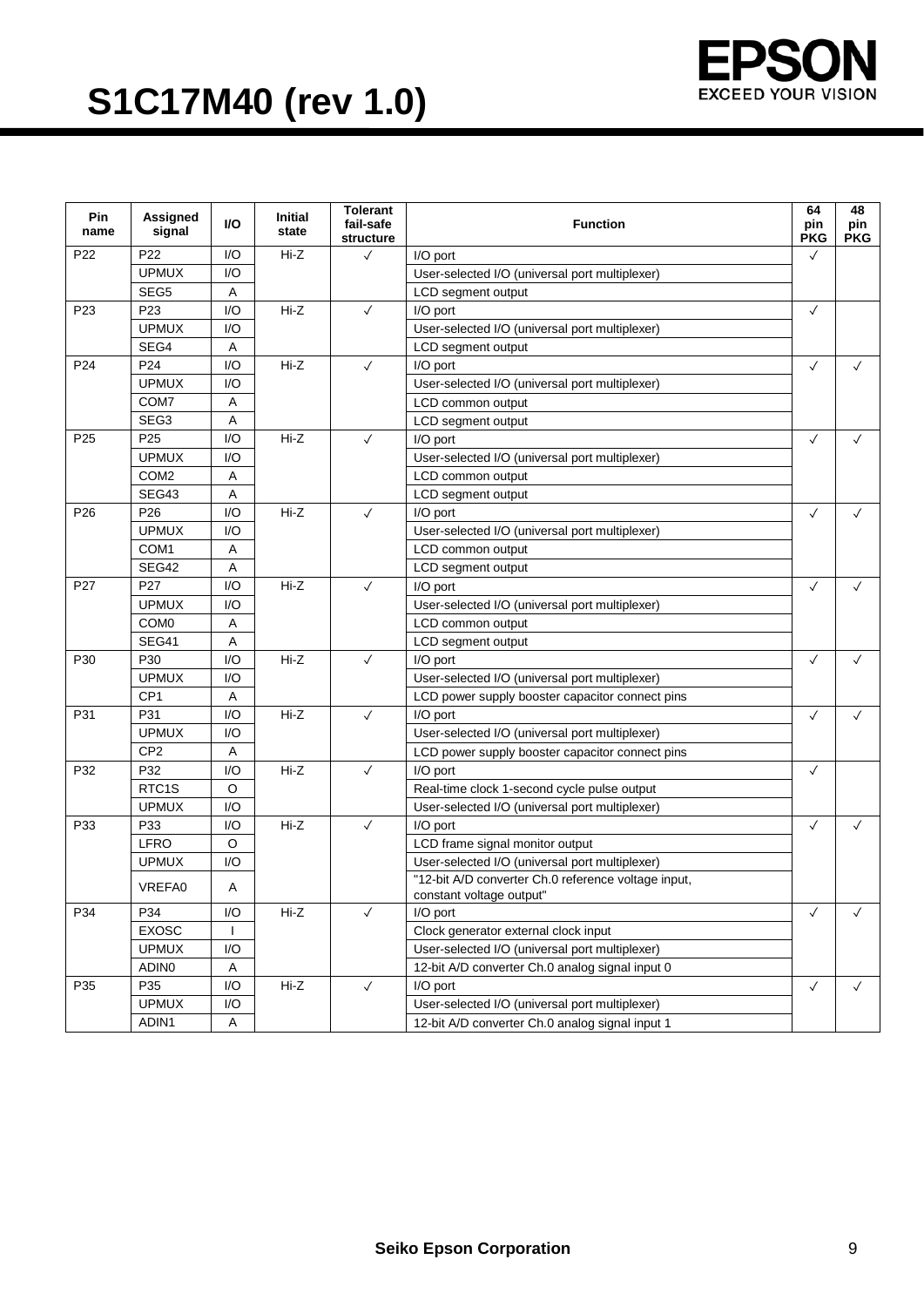| Pin<br>name     | <b>Assigned</b><br>signal | I/O         | <b>Initial</b><br>state | <b>Tolerant</b><br>fail-safe<br>structure | <b>Function</b>                                 |              | 48<br>pin<br><b>PKG</b> |
|-----------------|---------------------------|-------------|-------------------------|-------------------------------------------|-------------------------------------------------|--------------|-------------------------|
| P36             | P36                       | I/O         | Hi-Z                    | $\checkmark$                              | I/O port                                        | $\checkmark$ |                         |
|                 | <b>UPMUX</b>              | 1/O         |                         |                                           | User-selected I/O (universal port multiplexer)  |              |                         |
|                 | ADIN <sub>2</sub>         | A           |                         |                                           | 12-bit A/D converter Ch.0 analog signal input 2 |              |                         |
| VPP/P37         | <b>VPP</b>                | P           | Hi-Z                    | $\checkmark$                              | Power supply for Flash programming              | $\checkmark$ | $\checkmark$            |
|                 | P37                       | I/O         |                         |                                           | I/O port                                        |              |                         |
|                 | <b>UPMUX</b>              | I/O         |                         |                                           | User-selected I/O (universal port multiplexer)  |              |                         |
| P40             | P40                       | I/O         | Hi-Z                    | $\checkmark$                              | I/O port                                        | $\checkmark$ |                         |
|                 | SEG31                     | $\mathsf A$ |                         |                                           | LCD segment output                              |              |                         |
| P41             | P41                       | I/O         | Hi-Z                    | $\checkmark$                              | I/O port                                        |              |                         |
|                 | SEG30                     | A           |                         |                                           | LCD segment output                              |              |                         |
| P42             | P42                       | I/O         | Hi-Z                    | $\checkmark$                              | I/O port                                        | $\checkmark$ |                         |
|                 | SEG29                     | A           |                         |                                           | LCD segment output                              |              |                         |
| P43             | P43                       | I/O         | Hi-Z                    | $\checkmark$                              | I/O port                                        | $\checkmark$ |                         |
|                 | SEG28                     | Α           |                         |                                           | LCD segment output                              |              |                         |
| P44             | P44                       | I/O         | Hi-Z                    | $\checkmark$                              | I/O port                                        | $\checkmark$ | $\checkmark$            |
|                 | <b>BZOUT</b>              | O           |                         |                                           | Sound generator output                          |              |                         |
|                 | SEG27                     | Α           |                         |                                           | LCD segment output                              |              |                         |
| P45             | P45                       | I/O         | Hi-Z                    | $\checkmark$                              | I/O port                                        | $\checkmark$ | $\checkmark$            |
|                 | #BZOUT                    | O           |                         |                                           | Sound generator inverted output                 |              |                         |
|                 | SEG26                     | Α           |                         |                                           | LCD segment output                              |              |                         |
| P46             | P46                       | I/O         | Hi-Z                    | $\checkmark$                              | I/O port                                        | $\checkmark$ | $\checkmark$            |
|                 | <b>EXSVD</b>              | Α           |                         |                                           | External power supply voltage detection input   |              |                         |
|                 | SEG25                     | A           |                         |                                           | LCD segment output                              |              |                         |
| P47             | P47                       | I/O         | Hi-Z                    | $\checkmark$                              | I/O port                                        | $\checkmark$ |                         |
|                 | SEG24                     | Α           |                         |                                           | LCD segment output                              |              |                         |
| P <sub>50</sub> | P <sub>50</sub>           | I/O         | Hi-Z                    | $\checkmark$                              | I/O port                                        | $\checkmark$ |                         |
|                 | SEG15                     | A           |                         |                                           | LCD segment output                              |              |                         |
| P <sub>51</sub> | P <sub>51</sub>           | I/O         | $Hi-Z$                  | $\checkmark$                              | I/O port                                        | $\checkmark$ |                         |
|                 | SEG14                     | Α           |                         |                                           | LCD segment output                              |              |                         |
| P52             | P <sub>52</sub>           | I/O         | Hi-Z                    | $\checkmark$                              | I/O port                                        | $\checkmark$ |                         |
|                 | SEG <sub>13</sub>         | Α           |                         |                                           | LCD segment output                              |              |                         |
| P <sub>53</sub> | P <sub>53</sub>           | I/O         | Hi-Z                    | $\checkmark$                              | I/O port                                        | $\checkmark$ | $\checkmark$            |
|                 | <b>FOUT</b>               | O           |                         |                                           | Clock external output                           |              |                         |
|                 | SEG12                     | Α           |                         |                                           | LCD segment output                              |              |                         |
| P <sub>54</sub> | P <sub>54</sub>           | I/O         | Hi-Z                    | $\checkmark$                              | I/O port                                        | $\checkmark$ | ✓                       |
|                 | <b>CLPLS</b>              | Ő           |                         |                                           | IR remote controller clear pulse output         |              |                         |
|                 | SEG11                     | A           |                         |                                           | LCD segment output                              |              |                         |
| P <sub>55</sub> | P <sub>55</sub>           | I/O         | Hi-Z                    | $\checkmark$                              | I/O port                                        |              | $\checkmark$            |
|                 | EXCL20                    |             |                         |                                           | 16-bit PWM timer Ch.2 event counter input 0     | $\checkmark$ |                         |
|                 | SEG10                     | A           |                         |                                           | LCD segment output                              |              |                         |
| P56             | P <sub>56</sub>           | I/O         | Hi-Z                    | $\checkmark$                              | I/O port                                        | $\checkmark$ | $\checkmark$            |
|                 | EXCL21                    |             |                         |                                           | 16-bit PWM timer Ch.2 event counter input 1     |              |                         |
|                 | SEG9                      | Α           |                         |                                           | LCD segment output                              |              |                         |
|                 |                           |             |                         |                                           |                                                 |              |                         |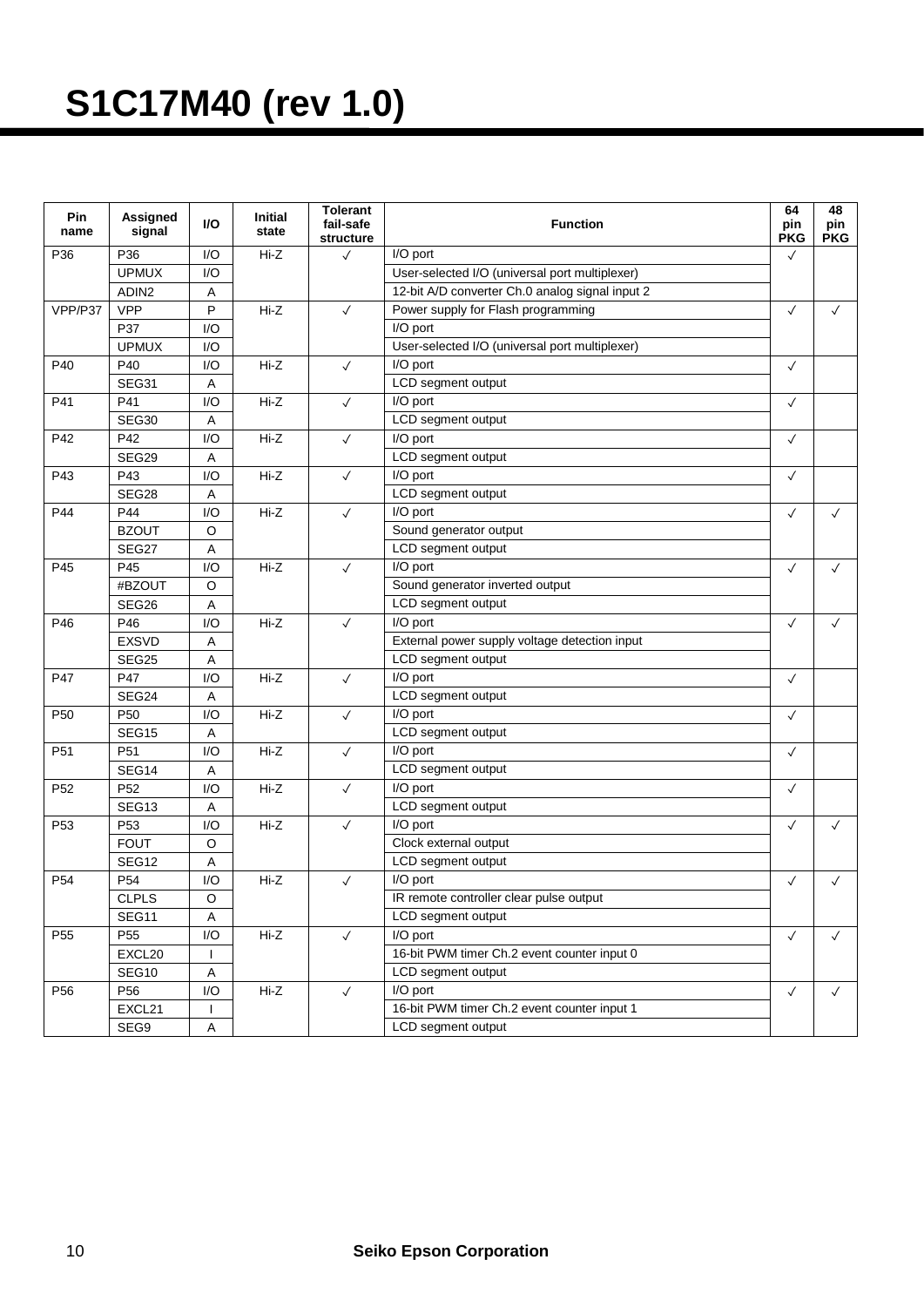

| <b>Pin</b><br>name          | Assigned<br>signal          | <b>VO</b> | <b>Initial</b><br>state | <b>Tolerant</b><br>fail-safe<br>structure | <b>Function</b>                                 |              | 48<br>pin<br><b>PKG</b> |
|-----------------------------|-----------------------------|-----------|-------------------------|-------------------------------------------|-------------------------------------------------|--------------|-------------------------|
| <b>P57</b>                  | P <sub>55</sub>             | 1/O       | $Hi-Z$                  | $\checkmark$                              | I/O port                                        | $\checkmark$ |                         |
|                             | SEG8                        | A         |                         |                                           | LCD segment output                              |              |                         |
| P60                         | P60                         | 1/O       | $Hi-Z$                  | $\checkmark$                              | I/O port                                        | $\checkmark$ | $\checkmark$            |
|                             | COM <sub>3</sub>            | A         |                         |                                           | LCD common output                               |              |                         |
| P61                         | P61                         | 1/O       | Hi-Z                    | $\checkmark$                              | I/O port                                        | $\checkmark$ | $\checkmark$            |
|                             | COM <sub>2</sub>            | A         |                         |                                           | LCD common output                               |              |                         |
| P62                         | P62                         | 1/O       | $Hi-Z$                  | $\checkmark$                              | I/O port                                        | $\checkmark$ | √                       |
|                             | COM <sub>1</sub>            | A         |                         |                                           | LCD common output                               |              |                         |
| P63                         | P63                         | 1/O       | Hi-Z                    | $\checkmark$                              | I/O port                                        |              | $\checkmark$            |
|                             | COM <sub>0</sub>            | A         |                         |                                           | LCD common output                               |              |                         |
| P <sub>D</sub> <sub>0</sub> | DST <sub>2</sub>            | O         | $Hi-Z$                  |                                           | On-chip debugger status output                  | $\checkmark$ | $\checkmark$            |
|                             | P <sub>D</sub> <sub>0</sub> | 1/O       |                         |                                           | I/O port                                        |              |                         |
|                             | ADIN <sub>3</sub>           | A         |                         |                                           | 12-bit A/D converter Ch.0 analog signal input 3 |              |                         |
| PD <sub>1</sub>             | <b>DSIO</b>                 | 1/O       | $I(Full-up)$            |                                           | On-chip debugger data input/output              |              | √                       |
|                             | PD <sub>1</sub>             | 1/O       |                         |                                           | I/O port                                        |              |                         |
| P <sub>D</sub> <sub>2</sub> | <b>DCLK</b>                 | O         | O(H)                    |                                           | On-chip debugger clock output                   | $\checkmark$ | $\checkmark$            |
|                             | P <sub>D</sub> <sub>2</sub> | O         |                         |                                           | Output port                                     |              |                         |

#### **Universal port multiplexer (UPMUX)**

The universal port multiplexer (UPMUX) allows software to select the peripheral circuit input/output function to be assigned to each pin from those listed below.

| <b>Peripheral circuit</b>      | Signal to be assigned | VO. | Channel number n | <b>Function</b>                           |
|--------------------------------|-----------------------|-----|------------------|-------------------------------------------|
| Synchronous serial             | SDIn                  |     | $n=0,1$          | SPIA Ch.n data input                      |
| interface<br>(SPIA)            | <b>SDOn</b>           | O   |                  | SPIA Ch.n data output                     |
|                                | <b>SPICLKn</b>        | I/O |                  | SPIA Ch.n clock input/output              |
|                                | $\#SPISSn$            |     |                  | SPIA Ch.n slave-select input              |
| ${}^{12}C$                     | <b>SCLn</b>           | 1/O | $n=0$            | I2C Ch. n clock input/output              |
| (I2C)                          | I/O<br>SDAn           |     |                  | I2C Ch.n data input/output                |
| <b>UART</b>                    | USINn                 |     | $n=0.1,2$        | UART $Ch.n$ data input                    |
| (UART3)                        | USOUTn<br>O           |     |                  | UART $Ch.n$ data output                   |
| 16-bit PWM timer<br>(T16B)     | TOUTn0/CAPn0          | I/O | $n=0$            | T16B Ch.n PWM output/capture input 0      |
|                                | TOUTn1/CAPn1          | I/O |                  | T16B Ch.n PWM output/capture input 1      |
| IR remote controller<br>(REMC) | <b>REMO</b>           | O   | $n=0$            | IR remote controller transmit data output |

**Note**: Do not assign a function to two or more pins simultaneously.